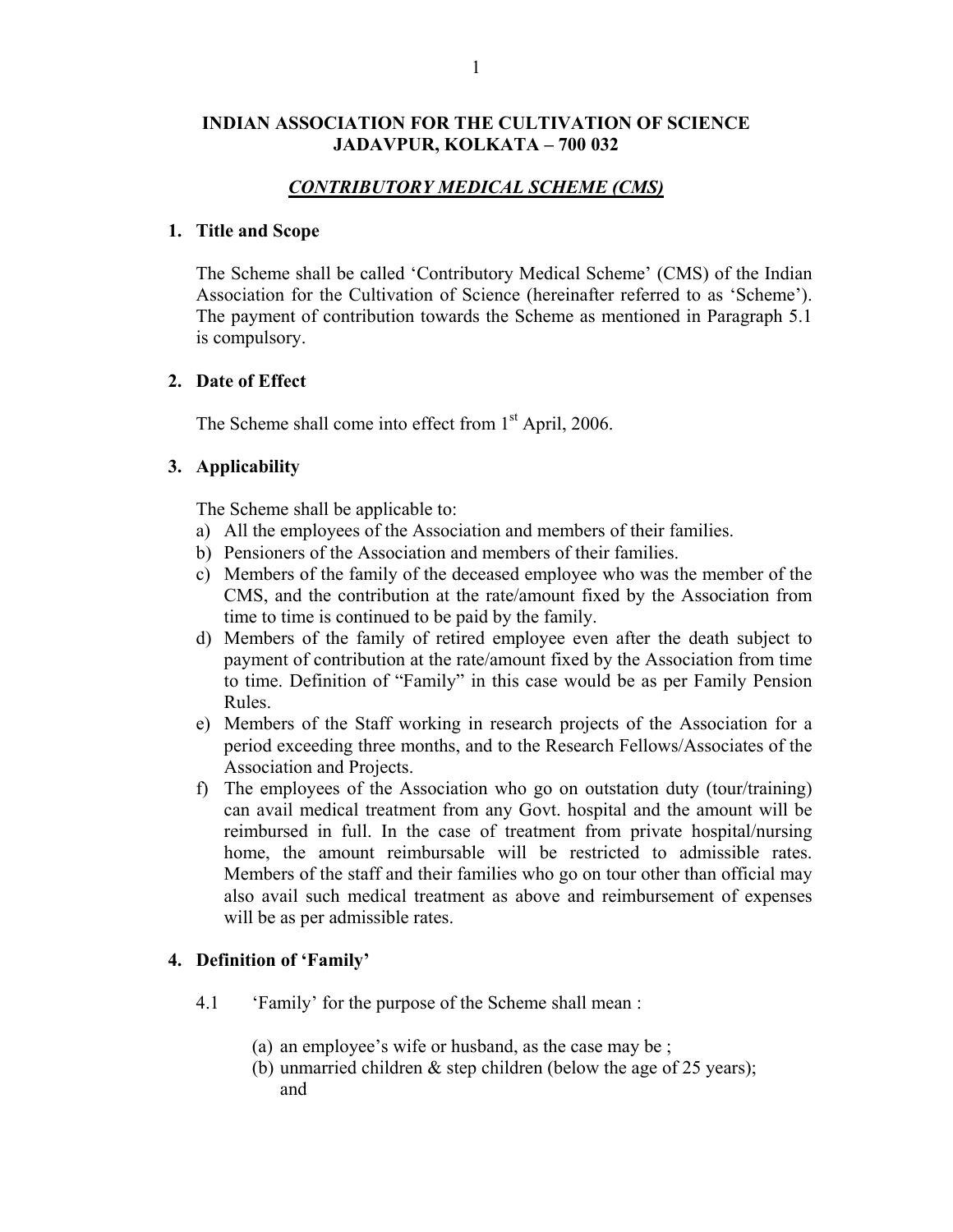- (c) unemployed widowed daughters and dependent divorced/separated daughters; \*
- (d) parents;
- (e) sisters (unmarried and unemployed except judicially separated/divorced sisters);
- (f) unemployed widowed sisters;
- (g) unemployed minor brothers and dependent brothers;\*

The total number of sisters (both unmarried and widowed) and minor brothers and dependent brothers not to exceed two.

The total number of unmarried children & step children and widowed daughters not to exceed the limits mentioned in explanation (2) below. Wholly dependent and normally residing with the employee.

 $*$ [GOI, Deptt. Of Health, O.M. No. S-11012/1/98-CGHS(P) dated 14.03.2001]

## **Explanation :**

- 1. The term 'Parents' includes 'step-mother' \*
- 2. In respect of those employees who have joined the Association before the  $1<sup>st</sup>$ January, 2006, the total number of unmarried children  $\&$  stepchildren below the age of 25 years and widowed daughters to be covered under the Scheme shall not exceed 3. The benefits under the Scheme shall, however, be admissible to all such children born to an employee in three deliveries, provided that the number of living children just before the third delivery does not exceed two.

\*[GOI, Deptt. Of Health, O.M. No. S-11012/1/98-CGHS(P) dated 14.03.2001]

- 3. In respect of those employees who have joined the Association on or after  $1<sup>st</sup>$ January, 2006, the total number of unmarried children and stepchildren below the age of 25 years and widowed daughters to be covered under the Scheme shall not exceed two. The benefits under the Scheme shall however, be admissible to all such children born to an employee in two deliveries, provided that the number of living children just before the second delivery does not exceed one.
	- (a) If the son or daughter or any dependent member of an employee's family admitted to the Scheme is suffering from any disorder or disability of mind or is crippled or disabled so as to render him/her unable to earn a living, he/she can be continued to be covered under the Scheme even after attaining the age of 25 years, subject to the following :
	- i. The Controlling Officer shall satisfy, before continuing the scheme to such son or daughter or dependent member, that the handicap is of such a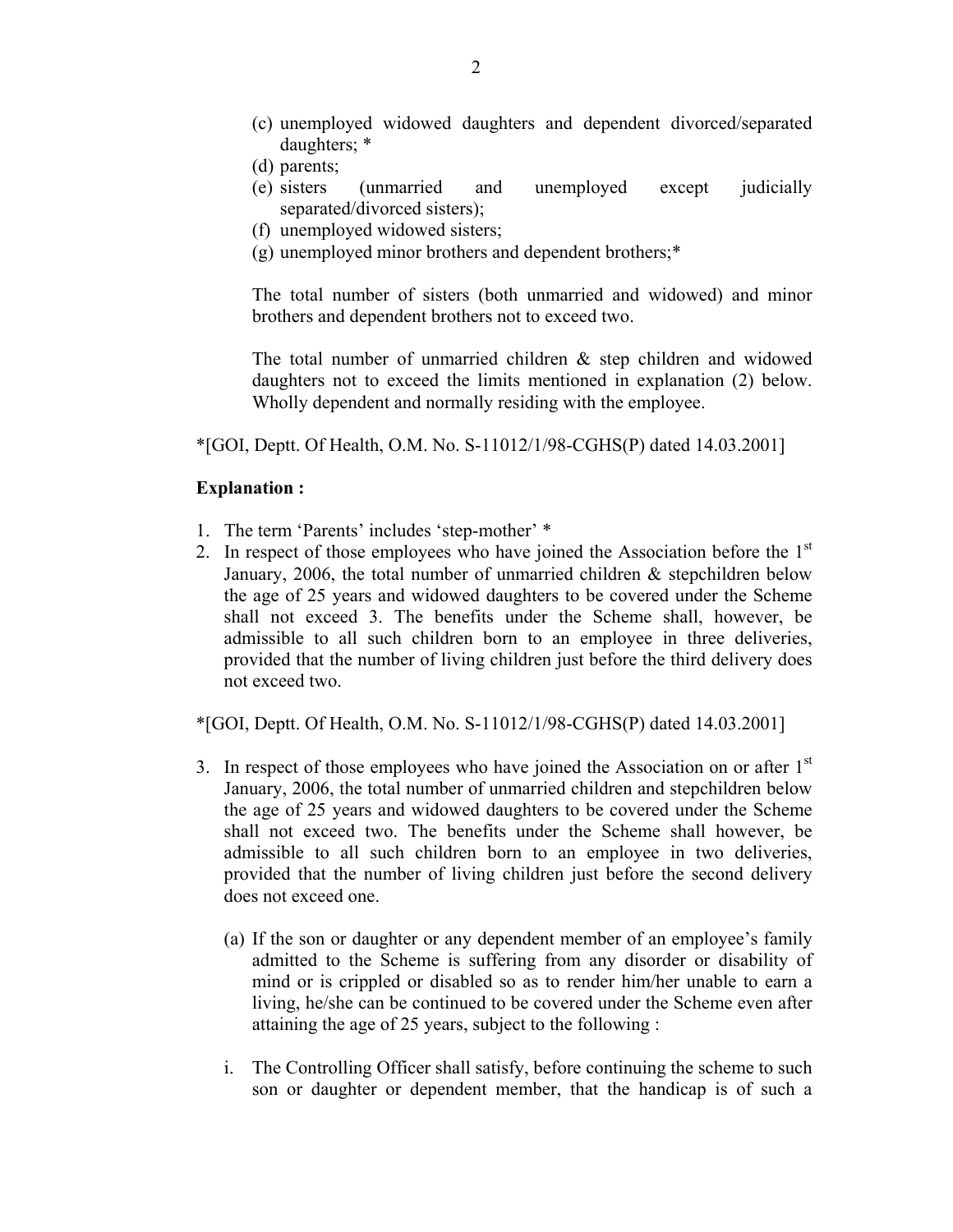nature so as to prevent him/her from earning his/her livelihood and the same shall be evidenced by a certificate obtained from a Specialist Doctor recognized/empanelled under Scheme setting out the exact mental or physical condition of the son or daughter or dependent member.

- ii. Further, the concerned employee shall produce, every three years, a certificate from a Specialist Doctor recognized/empanelled under the Scheme to that effect that his/her son or daughter or the dependent member continues to suffer from the disorder or disability of mind or continues to be physically crippled or disabled, failing which the facilities shall be withdrawn for such a son or daughter or the dependent member.
- **NOTE : (A) Children :** Married, divorced or otherwise legally separated daughters even though dependent on the employee are not eligible for medical benefits under the Scheme. In the case of adopted children, only legally adopted children will be eligible for medical benefits. Such children as are gainfully employed (which will mean all employment other than the part-time employment mentioned below) or are engaged in a trade/business/profession shall be excluded from the Scheme. Part-time employment is not to be considered as gainful employment for this purpose provided the following conditions are satisfied :
	- i) The employer concerned certifies the employment to be of 'parttime'.
	- ii) The gross income from the part-time employment is not Liable to income tax and further it does not exceed the pay of the employee. Children engaged in a trade/business/profession even on a parttime basis shall be excluded. Literary, artistic, culture or similar pursuits, the income from which does not attract income tax, shall not be regarded as trade/business. The receipt of academic/university stipends, scholarships and free-ships shall not be regarded as gainful employment. Any income arising from Contributory Medical Scheme medical advice as part of therapy shall be totally excluded for the purpose of determining whether the child is gainfully employed or not.
	- **(B) Parents :** Parents will be regarded as wholly dependent on the employee if they normally reside with him/her and if their (both parents) total monthly income does not exceed the pay of the employee and is not more than Rs. 1,500/= per month excluding Dearness Relief vide GOI, Deptt. Of Health, O.M. No. S. 11012/1/98-CGHS(P), dated 14.03.2011. For adoptive parents, the provisions of the Government of India, Ministry of Health O.M. No. F.29-21171-MA dated 29<sup>th</sup> January, 1972 read with O.M. No. S.14012/5176-M.C. dated 9<sup>th</sup> September, 1976.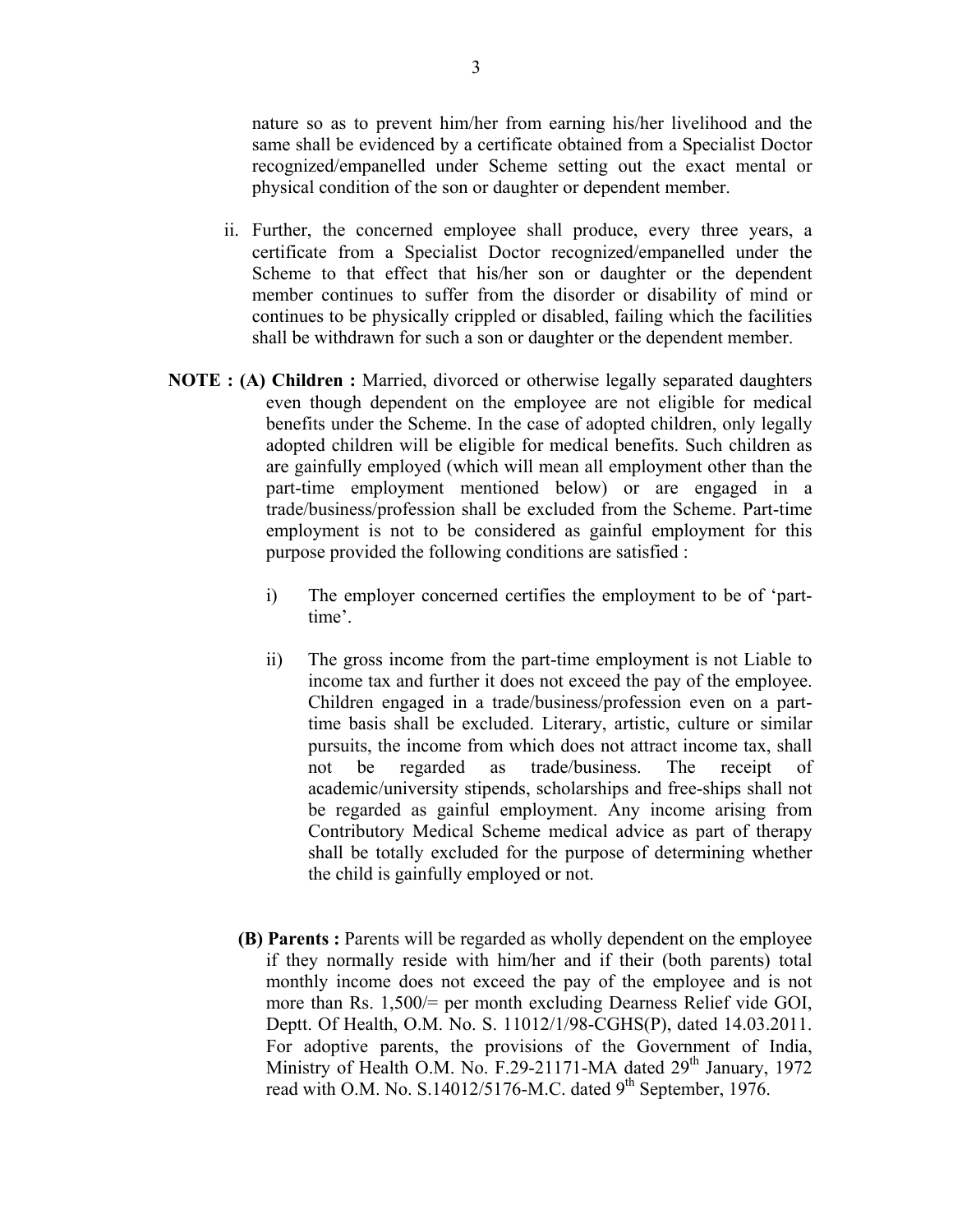## **Explanation :**

- 1. Parents of a married female employee would also be entitled to the benefits of the Scheme if they continue to be wholly dependent and reside with the female employee after her marriage. She will, however, have a choice (the option once exercised can be changed only once during the entire service) to include either her parents or her parents-in-law for availing benefits under the Scheme subject to the conditions of dependence, residence, etc., being satisfied.
- 2. More than one wife of an employee can be registered under the Scheme if the extra wife is not in contravention of :
	- a) Rule 21 of the Central Civil Services (Conduct) Rules, 1964.
	- b) Administrative orders issued by the Ministry of Home Affairs vide their O.M. No. 290/59-Estt dated October 16, 1954.
	- c) The legislation restricting plural marriages.

# **Copy of Government of India, Ministry of Health, O.M. No. F.29-21/71M.A. dated 29th January, 1972 read with O.M. No. S.14012/5/76-M.C. dated 9th September, 1976 {please refer to Paragraph 4.1 (B) of the Scheme}.**

An adopted child shall be deemed to be the child of his adopted parents for all purposes and the ties of the child in the family of his birth are severed and replaced by those created by the adoption in the adoptive family. It has therefore, been decided that :

- i) Once the adoption is effected, the medical facilities under the CMS cannot be extended to the real parents, even though they are wholly/mainly dependent on the Association's employee.
- ii) The term 'Family' for the purpose of theses Rules will include adoptive parents who are wholly/mainly dependent on the Association's employee subject to the condition of dependence and residence laid down and
- iii) In the case of adoptive parents, if the adoptive father has more than one wife living, and the adoption has been made with the consent of more than one wife, only the senior-most among them in marriage will be deemed to be the adoptive mother for the purpose of eligibility to the concession under the Contributory Medical Scheme, and orders, and the other will be treated as step-mother and as such will not be eligible to theses concessions, as under the rules the term 'parent' does not include step-mothers.
- 4.2 No person who is receiving or is eligible to receive medical aid/facility/cash subsidy, cash allowance or reimbursement for medical care from any source other than this Scheme such as, for example, the Railways, CGHS,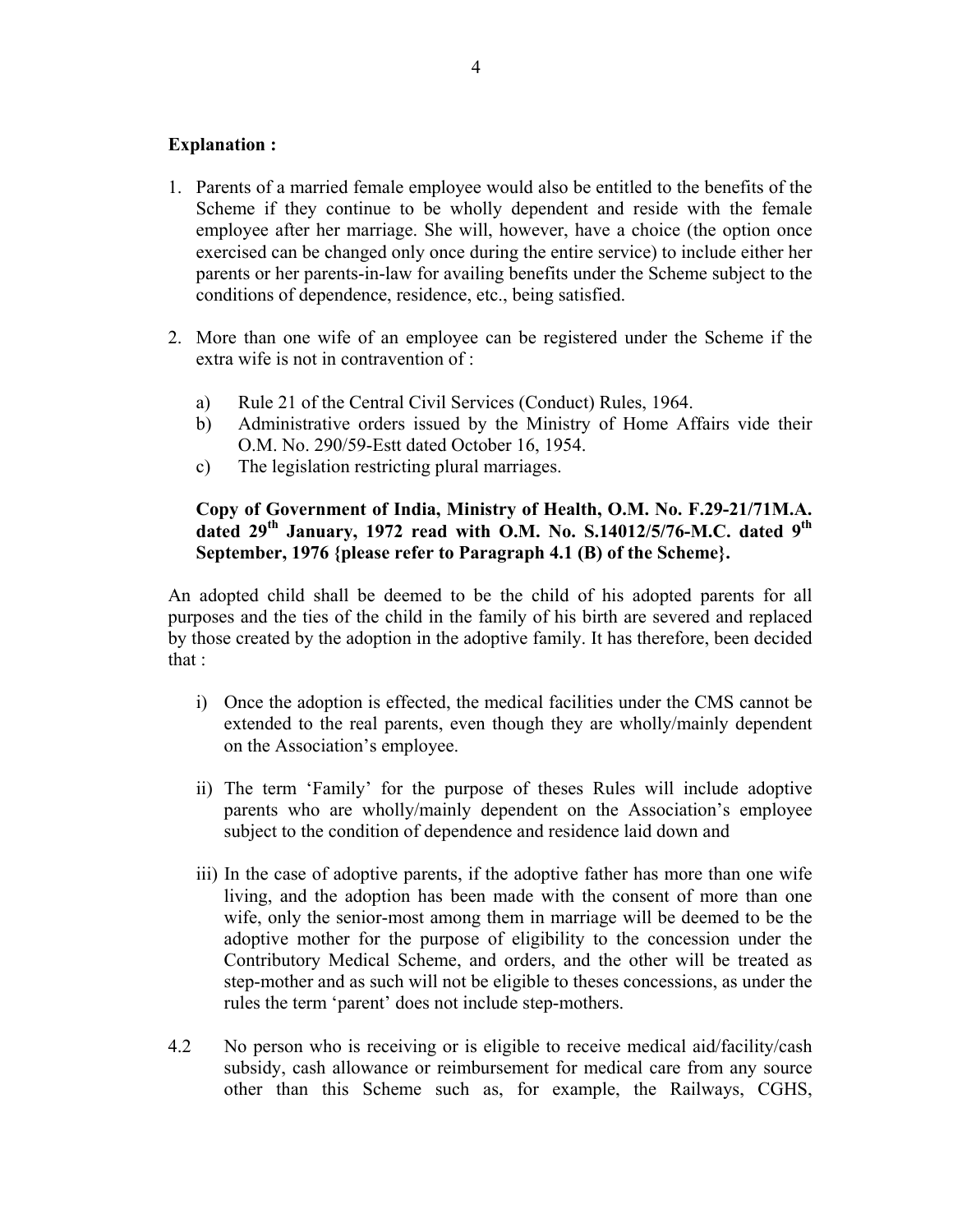Commercial Organizations, Public Sector Undertakings, State Government, Private Section Organizations, etc., shall be admitted to the Scheme without the explicit permission of a subject to such restrictions as may be imposed by the Association.

# **4.3 Annual Declaration :**

- 4.3.1 All employees should declare, at the beginning of each calendar year or as soon as possible thereafter, about the eligibility or otherwise of the members of their family for medical assistance from other sources.
- 4.3.2 A declaration in the prescribed form regarding income and residence of parents, as also regarding residence, dependence and age of eligible children, and other dependents, should be furnished by the employee at the time of initial registration and at the beginning of every calendar year thereafter for continuation of Contributory Medical Scheme facilities.
- 4.3.3 It shall be the responsibility of the employee concerned to notify the Registrar of the Association as soon as their sons/daughters, parents or other dependents, become ineligible for the benefits of the Scheme so that their names can be deleted from the list of Contributory Medical Scheme beneficiaries. Any suppression of information would lead to withdrawal of the facilities under the Scheme and also institution of disciplinary proceedings as per rules.

# **5. Contribution :**

5.1 For the medical benefit provided under the Scheme, a monthly contribution at the following rates shall be recovered :

| Pay Range (per month)                          | Pension Range (per month) | Contribution (per month) |
|------------------------------------------------|---------------------------|--------------------------|
| Up to Rs. $3,000/=$                            | Up to Rs. $1,500/=$       | $Rs. 15/=$               |
| Rs. 3,001 to $6,000/=$                         | Rs. 1,501 to 3,000/=      | $Rs. 40/=$               |
| Rs, 6,001 to $10,000/$ =                       | Rs. 3,001 to 5,000/=      | $Rs. 70/=$               |
| Rs. 10,001 to 15,000/=                         | Rs. 5,001 to 7,500/=      | Rs. $100/=$              |
| Rs. 15,001 & Above                             | Rs, $7,501$ & above       | Rs. $150/=$              |
| Research Fellows/Associates of IACS & Projects |                           | Rs. $50$ /= per annum    |

Contribution/subscription may be charged from the pensioners on the basis of their last pay drawn or the pension, as per the option given by the pensioners.

5.2 For the purpose of recovery of the monthly contribution, 'Pay' shall mean Pay as defined in FR 9(21)(a)(I) of Government of India Rules.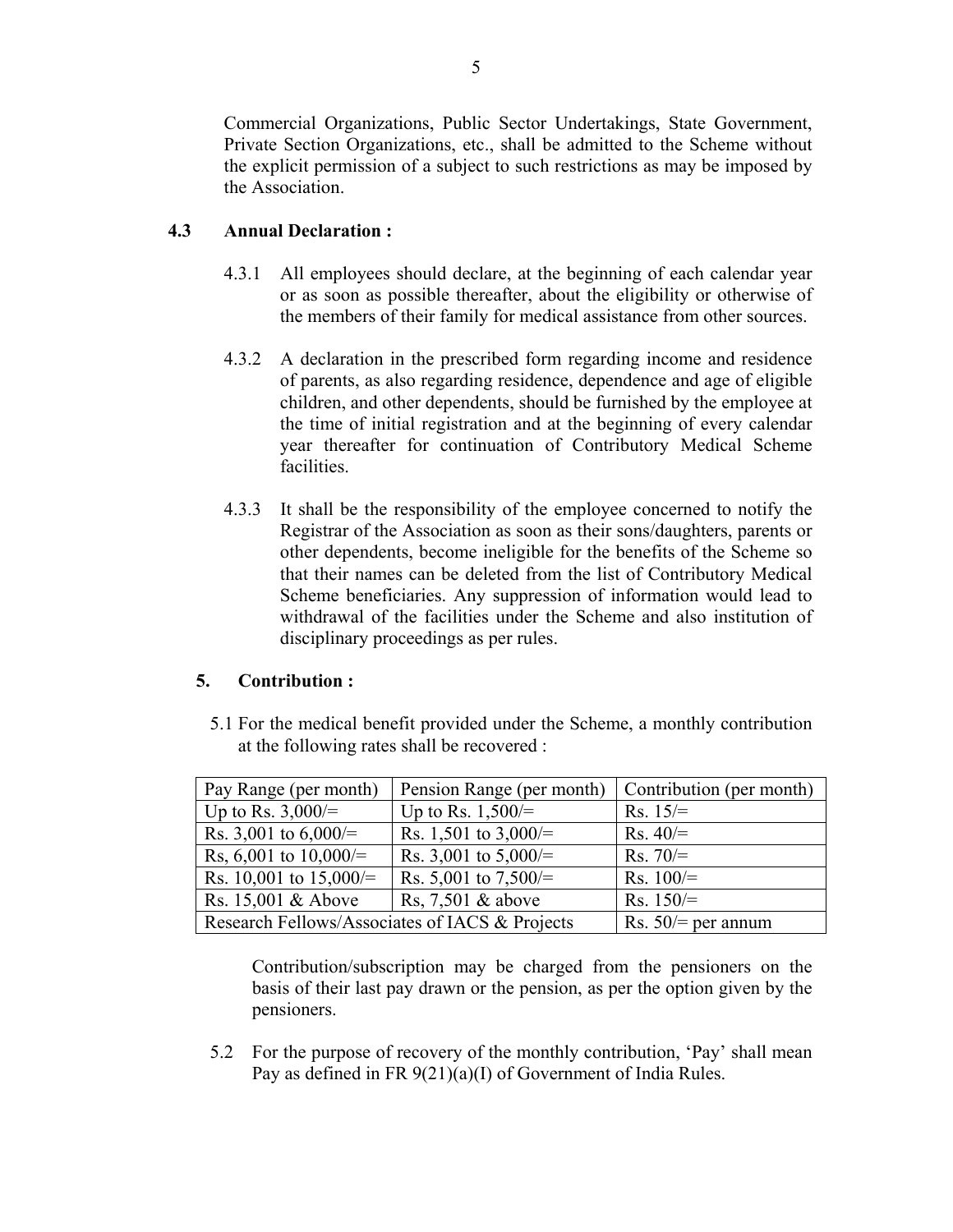- 5.3 In cases where both the husband and wife are employees of the Association, the payment of contribution will be regulated as under :
	- a) The contribution shall be recovered from either the husband or wife. The husband and wife shall send a joint declaration to the Accounts Section giving detailed information in this regard. The rate of contribution to the Scheme will, however, be calculated at the rate applicable to the spouse drawing the higher salary.
	- b) The person from whose pay-bill the contribution is recovered shall be regarded as the prime beneficiary, and will be eligible to register his/her parents.
	- c) In case the spouse of the prime beneficiary wishes to additionally register his/her dependent parents, who are otherwise eligible, a separate contribution shall be payable by him/her on the basis of his/her pay.
	- d) If the wife is paying contribution and husband wishes to register his parents, who are otherwise eligible, he will have to pay an additional contribution based on his pay.
	- e) In cases where the husband or wife draw higher pay alternatively every few months, the entire contribution shall be recovered from one of them who shall be regarded as the prime beneficiary and will be eligible to register his/her parents even if his/her pay is lower during certain months.
	- f) The entitlement of parents shall be determined with reference to the pay of the prime beneficiary in all cases.
- 5.4 In the case of an employee who is on any kind of leave, the contribution shall be recovered on the basis of the pay last drawn by the employee immediately before proceeding on leave. The facilities of the Scheme will not be available to a person proceeding on extraordinary leave, unless the contribution for the period of extra-ordinary leave is paid in advance before the commencement of such leave.
- 5.5 (a) An employee who proceed abroad on deputation-cum-special leave or any kind of study leave, may at his/her option, avail of the benefits of the Scheme for his/her family. The option shall be exercised before the employee proceeds on leave/deputation abroad and shall be treated, as final and the contribution for the period shall be paid in advance.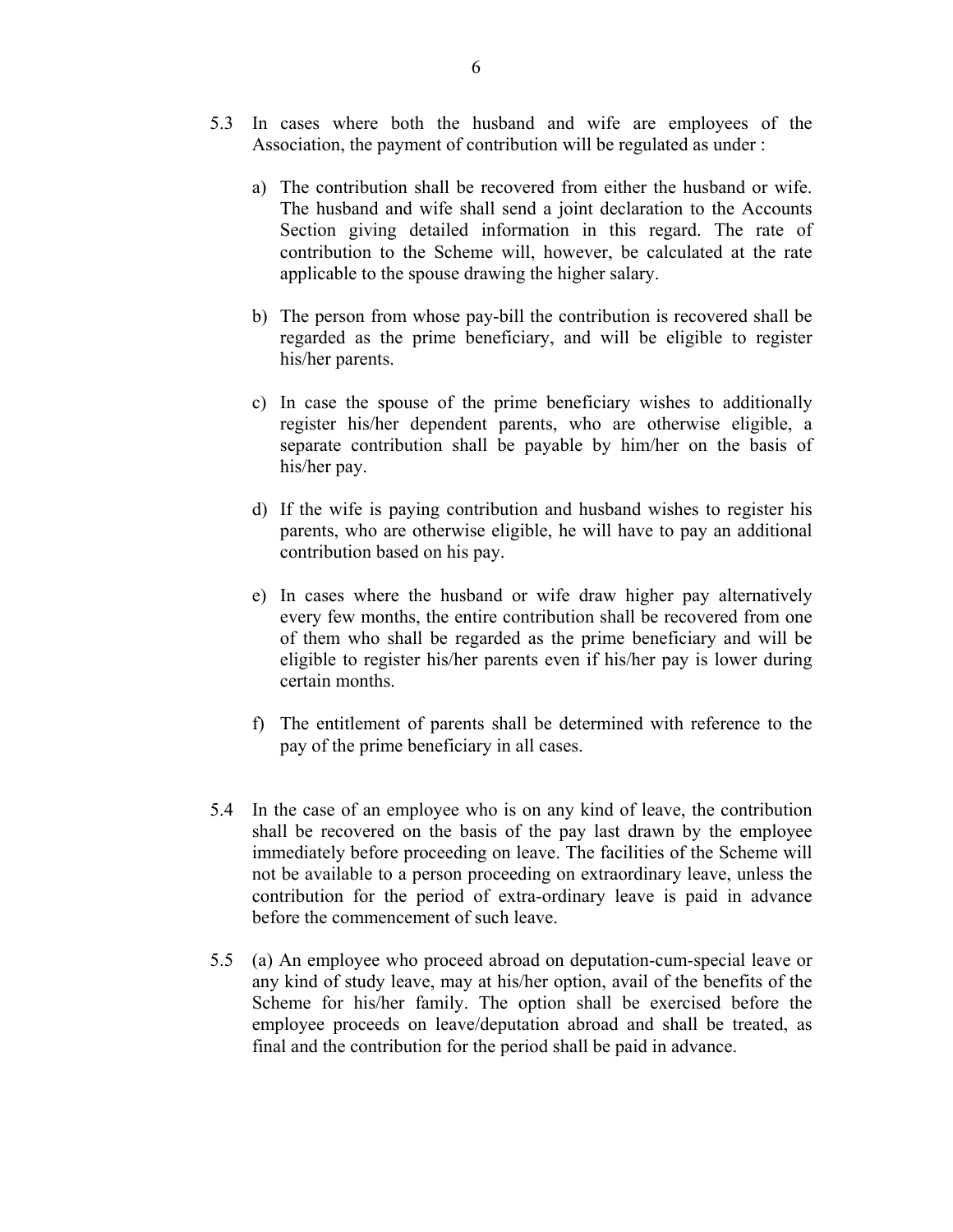(b) Any employee who is on deputation and on 'foreign service' terms to any other Department / Organization / Public Sector Undertaking / Autonomous Body / Central / State Government, etc. any members of his/her family are not eligible for coverage under the Scheme. If the employee opts for coverage under Contributory Medical Scheme and the borrowing Department agree for the same he/she may be permitted to be covered under the Scheme.

5.6 In the case of an employee under suspension who is in receipt of a subsistence allowance, the contribution shall be recovered on the basis of the amount of subsistence allowance. If the employee is, however, subsequently allowed to draw pay for the period of suspension, the difference between the contribution recovered on the basis of subsistence allowance and the contribution payable on the basis of the pay ultimately drawn shall also be recovered. If the subsistence allowance is withdrawn, the availability of the Scheme facilities will be suspended. For the purpose of determining entitlement under the Scheme, the pay that he/she would have drawn but for his/her suspension will be taken into account.

#### **6. Details of the Scheme :**

- 6.1 At the time of appointment, an employee shall give in writing the name, address etc. of his/her Family Physician, along with those of two specialists as the case may be, approved by the family physician. The Family Physician of an employee of the Association will be recognized to provide medical treatment/attention for the employee and his/her family. The other two and the M.O., IACS will be known as Authorized Medical Officers. Change of the Family Physician, if any, can be permitted on intimation to the Registrar of the Association with valid reasons and on approval by the competent authority.
- 6.2 Consultations with specialists for the treatment of various diseases and ailments and for surgical operations will be obtained only on referral by the Family Physician/Authorized Medical Officers. Reimbursement of such expenses will be as per approved rates.
- 6.3 A list of well-known private hospitals/nursing homes/poly-clinics will be recognized for treatment and hospitalization. Treatment / Consultation in the nursing homes/hospitals/poly-clinics will be obtained only on referral by the Family Physician/Authorized Medical Officer or a specialist as the case may be. The employees will also be eligible for treatment by specialists attached to the recognized nursing homes/hospitals/poly-clinics selected by the Association for the purpose on referral. The employees shall pay the charges for the treatment, to be reimbursed by the Association. Since lot of pensioners and their families and also members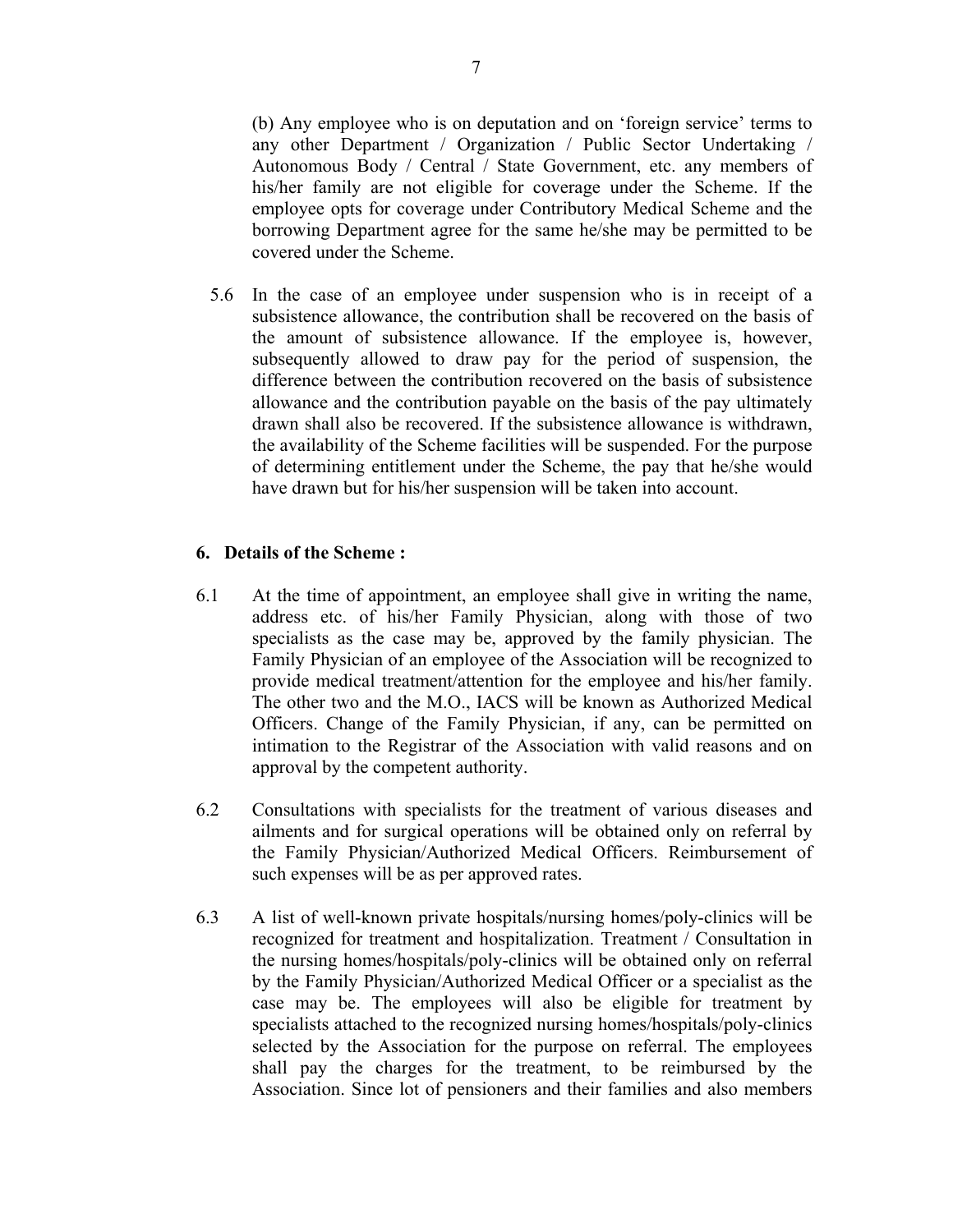of the families of the regular employees may be residing outside Kolkata, treatment in any recognized hospitals/nursing homes in such places shall also be approved for reimbursement as applicable in the Scheme.

- 6.4 The consultation fees for the specialists to be borne by the Scheme will be as per the rates fixed under the Scheme, from time to time.
- 6.5 (a) Hospitalization facilities will be provided in the recognized hospitals/nursing homes/poly-clinics. The ward charges which may be levied by these hospitals/nursing homes/poly-clinics shall be borne by the Scheme in accordance with the scales of charges set out from time to time.

(b) For consultation / treatment availed by a regular and retired employee or his/her family members covered under the Scheme on referral by the Family Physician / Authorized Medical Officers, the concerned employee / retired employee will first settle the bill directly with the hospital/nursing home and then seek reimbursement from the Association later. Such claims will be reimbursed to the retired employees restricted to rates prescribed.

- 6.6 Reimbursement of charges for treatment and operation in private hospitals/nursing homes/poly-clinics will be subject to the ceiling fixed in the schedule of rates. These rates will be subject to revision by the Association as and when necessary.
- 6.7 The employees/pensioners and their families will also be permitted to go on their own to Government hospitals for medical attention and treatment as pout-patients and in-patients. They should, however, report to the Family Physician / Authorized Medical Officer within four days of the illness. Reimbursement to the employees will be admissible to the extent charged by the hospitals subject to production of bills and Doctor's certificate.

# **7. Ayurvedic and Homeopathic Treatment**

- 7.1 The beneficiaries can get hospitalization/treatment from any Government or Government authorized Ayurvedic/Homeopathic hospitals/dispensaries and those doctors who have been approved by the respective registration body, as well as the Association.
- 7.2 For hospitalization/treatment (which includes out patient) under the Ayurvedic / Homeopathic systems at the Government hospitals, the beneficiaries will be required to make direct payment and seek reimbursement from the Association thereafter.
- **8. Pathology, X-ray, etc., examination for diagnosis**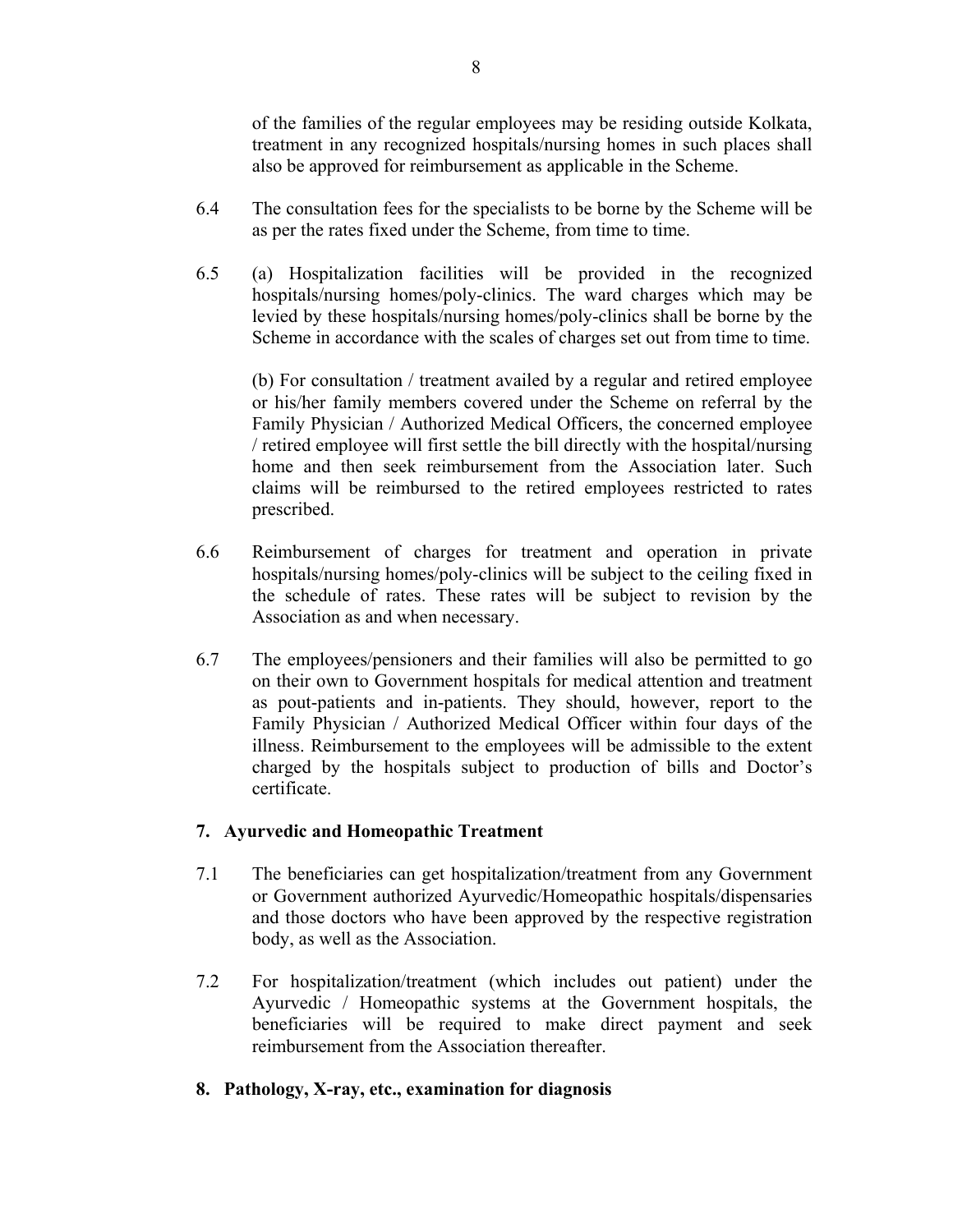The pathological tests, X-ray, cardiogram, etc., for diagnosis can be got conducted at one of the recognized laboratories / diagnostic centers / X-ray centers / nursing homes / hospitals / poly-clinics on the advice of the Family Physician / Authorized Medical Officer / Specialist. Actual charges for such tests will be reimbursed subject to the ceiling fixed by the Association from time to time.

## **9. Medicines :**

- 9.1 Cost of medicines which may be prescribed by the Family Physician / Authorized Medical Officer / Specialists will be reimbursed in full subject to the production of cash bills / receipts and doctor's certificate. The medicines shall be purchased only from the licensed medical shops registered under the Drug Control Act of the State.
- 9.2 Based on the prescriptions of the Ayurvedic or Homeopathic Doctor, the cost of Ayurvedic and homeopathic medicines admissible under the CS(MA) Rules purchased only from approved shops will be reimbursed. The cost of any other Ayurvedic/Homeopathic medicines not admissible under the Rules even if prescribed will not be reimbursed.
- 9.3 In the case of restricted and costly medicines as specified in the CS(MA) Rules, the employee will be reimbursed the amount admissible under the Scheme.

## **10. Pathology, X-ray, etc., examination for diagnosis**

The pathological tests, X-ray, cardiogram, etc., for diagnosis can be got conducted at one of the recognized laboratories / diagnostic centers / X-ray centers / nursing homes / hospitals / poly-clinics on the advice of the Family Physician / Authorized Medical Officer / Specialist. Actual charges for such tests will be reimbursed subject to the ceiling fixed by the Association from time to time.

## **11. Special facilities for treatment of acute or chronic diseases :**

11.1 (a) Reputed hospital / institutions outside Kolkata will also be recognized for specialized treatment. The cost of treatment in the hospitals / institutions as considered reasonable by the Association will be borne by the Scheme. They will also be entitled to traveling allowance as admissible under the CS(MA) Rules, if they are referred to the hospitals / institutions outside Kolkata, by the AMO.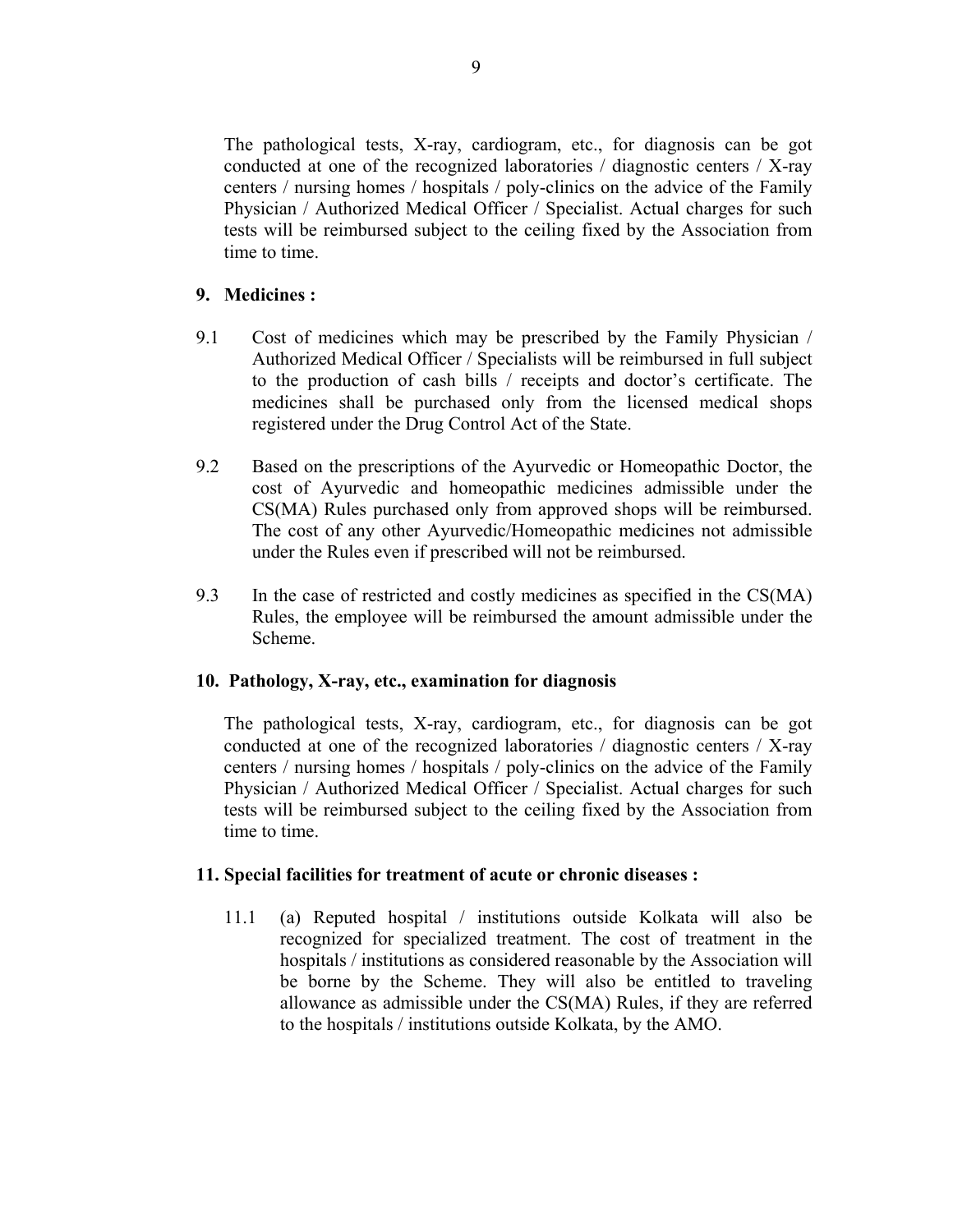(b)The benefits of specialist treatment and special facilities in institution outside Kolkata contemplated above will normally not be applicable for indigenous and Homeopathic System or Medicine.

Accommodation/treatment/diagnosis/medicine procedure etc.

The entitlement for the hospital accommodation / nursing home / fixation of package / ceiling rates in case of treatment from recognized private hospitals and diagnostic centers may be governed by Ministry of Health and Family Welfare O.M. No.: S.110011/33/271-CGHS Desk-II/CGHS (P) dated  $20^{th}$ January, 2004 recognizing private hospitals/diagnostic centers under CGHS, Kolkata for specialized and general purpose treatment and diagnostic procedure and fixation of package/ceiling rates.

# **12. Maternity benefits :**

- 12.1 Maternity benefits will be admissible only to the wife of the employee or to a female employee. The eligible beneficiaries can be admitted for confinement in any of the recognized hospitals / nursing homes / polyclinics where facilities for maternity exist. Expenditure in this behalf will be met by the Scheme in the same way as treatment for other diseases. Confinement is permissible outside Kolkata also, provided appropriate referral has been taken from the Family Physician / AMO.
- 12.2 Eligible beneficiaries will also have the option to go to any other maternity home of their choice for confinement and claim the reimbursement of admissible approved rates.
- 12.3 If a medical emergency arises at the time of confinement either for the Mother or the infant involving operative delivery or surgical procedures on the infant or in cases of puerperal sterilization, it will be regarded as case of emergency and dealt with as indicated under 15.1.
- 12.4 If the beneficiary is admitted to a Government Hospital for confinement, the confinement charges including the chares for operative delivery / surgical operations will be reimbursed in full.
- 12.5 The maternity benefits as provided above will not be admissible to a female employee / wife of a male employee if the beneficiary has two or more living children.
- 12.6 The term confinement for the purpose of the Scheme shall include :
	- (a) Live Birth
	- (b) Still birth
	- (c) Pre-natal termination of pregnancy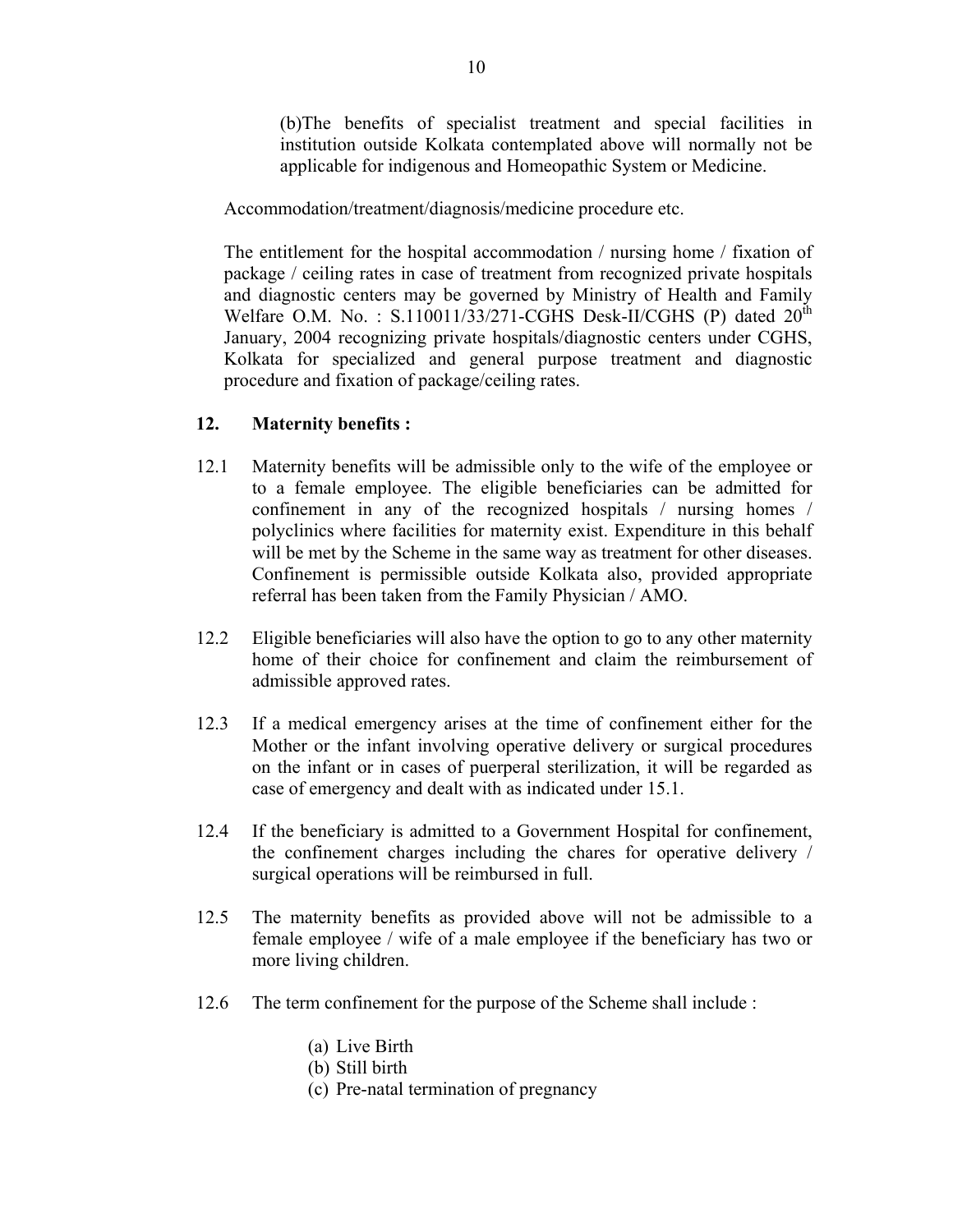(d) Abortion

- 12.6.1 For determining the entitlement under Paragraph 12.2/12.5, the number of living children at the time of confinement and the number of occasions on which maternity benefits have been availed of shall be taken into account. For example, an employee who has one living child for whom he/she has not claimed any reimbursement for confinement nor availed of maternity benefits at recognized nursing home/hospital/ply-clinic may claim for the second confinement the admissible amount as if for the first confinement, as he/she is availing the benefits for the first time.
- 12.6.2 If an employee has than two children at the time of his wife's/her confinement, he/she, as the case may be, will be eligible for reimbursement as per CMS rules.
- 12.6.3 In determining the number of living children, the children of both the parents will be taken into account. For example, an employee who has two living children by an earlier marriage will not be eligible for reimbursement of confinement expenses for his second wife.
- 12.6.4 Reimbursement for the third and subsequent MTP/Abortion will be made only on the specific recommendation of the MO of the **Association**
- 12.7 Domiciliary confinement : In the case of a domiciliary confinement supervised by a doctor (having qualifications recognized by the Indian Medical Act, 1956), actual charges or expenses limited to the tariff as per Paragraph 12.3, whichever is lower, whichever is lower, will be payable.

# **13. Antenatal and post-natal care :**

13.1 Antenatal and post-natal care will be available from the Authorized Medical Officer. The cost of the medicines which may be prescribed by him/her will be reimbursable in accordance with the procedure prescribed for reimbursement of medicines.

## **14. Other facilities :**

14.1 An employee or a member of his/her family may be authorized by the family Physician to have injections administered by another Medical Practitioner registered under the Indian Medical Council Act, 1956 either at his dispensary or at the employee's residence. Professional charges for injection, dressing etc., by private medical practitioners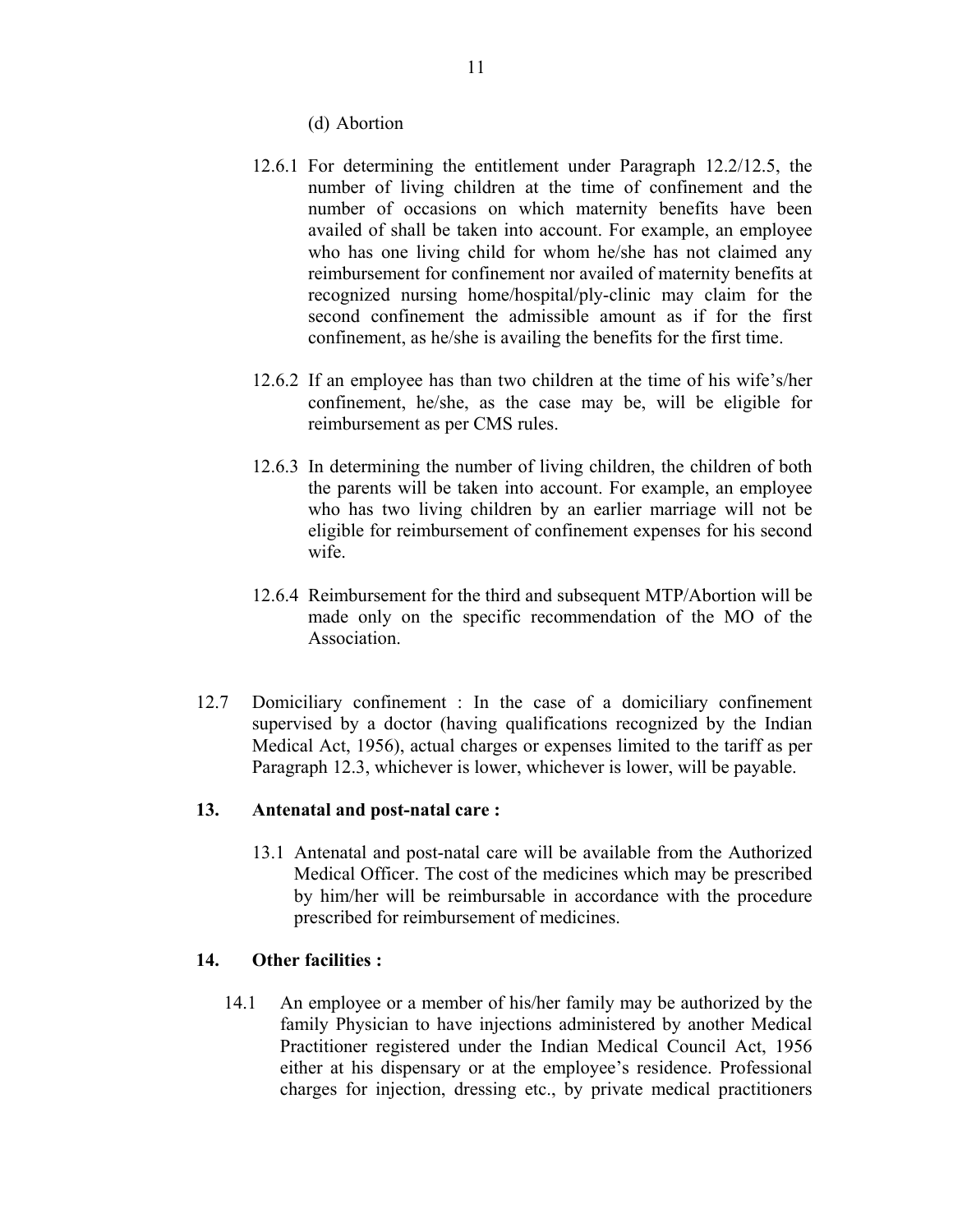will be reimbursable at approved rates provided the nature of the case warrants such treatment and approval of the Family Physician has been obtained.

- 14.2 The Scheme may arrange to provide facilities such as speech therapy, child psychiatric care and medical social-care free of cost to the beneficiaries and may recognize institutions for this purpose where these facilities can be availed. of.
- 14.3 Artificial appliances for diseases like polio, TB or for prosthesis or in cases requiring surgical operations may be supplied under the Scheme. Replacement, if justified to CMO of the Association.
- 14.4 When transport by ambulance is recommended on medical grounds an ambulance may be hired and charge incurred in connection with such hiring, to the extent considered reasonable by the Association, will be reimbursed to the employee.
- 14.5 Charges at actual for hiring "Hearse Van" for a deceased beneficiary of the Scheme will be reimbursed to an employee. The charges may be revised from time to time.
- 14.6 No traveling allowance shall be payable for any medical attendance or treatment within the City.
- 14.7 Dental treatment is supported by the scheme through referral by the Family Physician/pediatrician. The support will be limited to the rates approved from time to time.
- 14.8 The employees and their families will be permitted to go to the Eye Specialist on referral for getting their eyes tested through the Family Physician /Authorized Medical Officer. The charges will be borne by the Scheme. This facility will be in addition to any other treatment prescribed by the eye specialists.
	- 14.8.1 Goggles will not be provided nor will its purchase be subsidized under the Scheme. If the Contact lens is warranted, it will be permitted under the certificate of the recognized specialist and the reimbursement of charges will be restricted to Rs. 200. For cataract operation including implant of IOL/multifocal lens/feco etc. conducted through referral, the reimbursement will be as per rates fixed under the Scheme.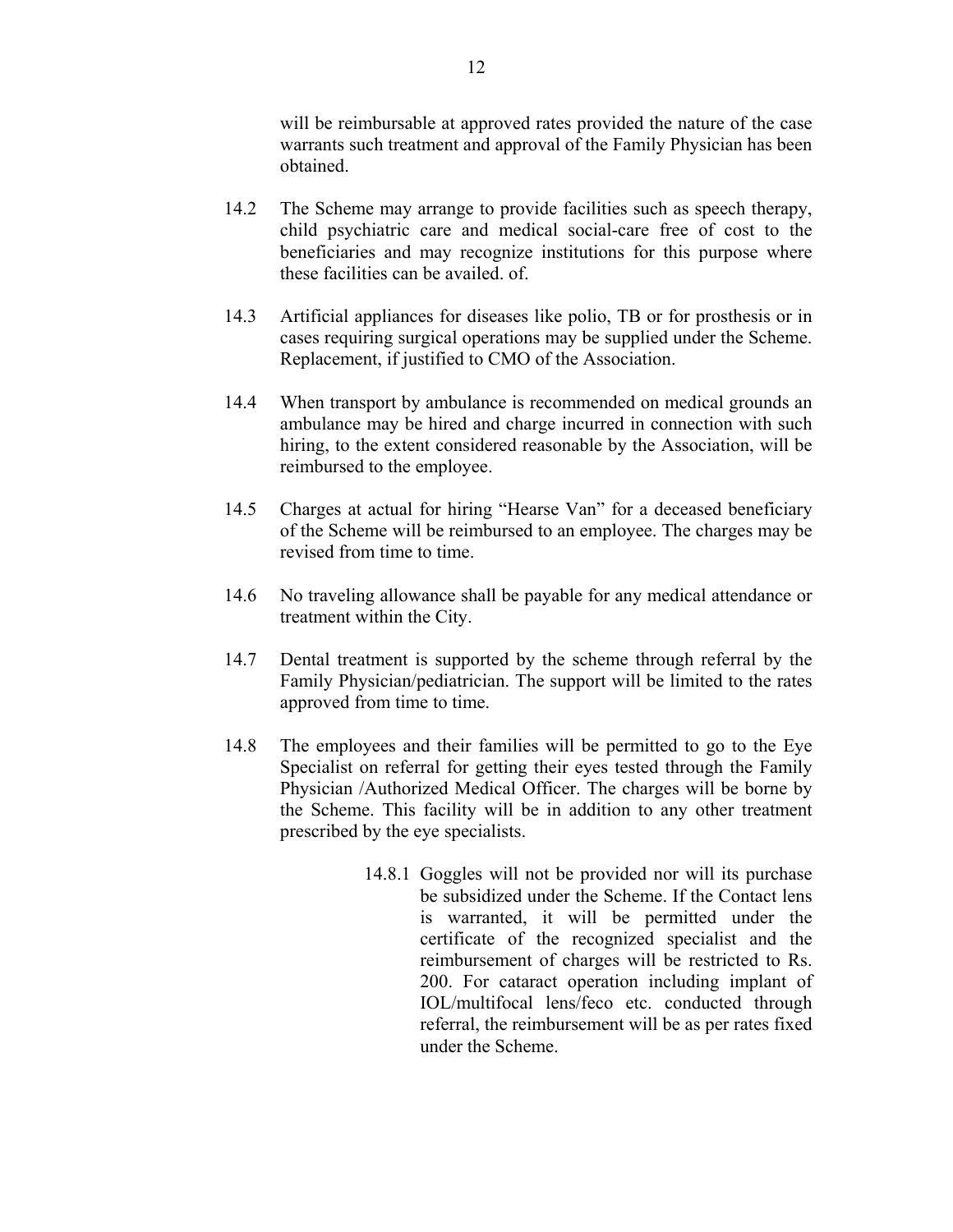# **15. Reimbursement of expenses incurred in a medical emergency (other than maternity) :**

- 15.1 When there is a medical emergency, a patient may receive medical attendance and treatment from the Family Physician / Authorized Medical Officer or if he is not available, from a doctor other than the Family Physician / Authorized Medical Officer, the employee shall report about the emergency to the Family Physician within four days of its occurrence. Reimbursement, including cost of medicines, will be allowed, provided that (i) the employee produces a certificate obtained from the doctor who attended on the patient about the nature of the emergency which had occurred, (ii) the claim is found justified and countersigned by the Family Physician / Authorized medical Officer and (iii) reimbursement will be made as per the recommendations of the family Physician.
- 15.2 Further attendance and treatment as considered necessary by the Family Physician / Authorized Medical Officer may be given in such cases.
- 15.3 For the above purpose, the term 'emergency' shall mean a situation or contingency when but for the immediate medical aid sought, there would have been, on the basis of the medical and attendant considerations, a serious danger or hazard or severe or deleterious consequences to the health of the patient. The accessibility, availability or otherwise of the facilities under the Scheme in the context of the severity of medical emergency / ailment at the time of emergency will also be taken into consideration. The opinion of the Family Physician shall be final as to what constitutes an emergency treatment.

## **16. Miscellaneous provisions :**

- 16.1 The Scheme shall be administered by the Association or by an authority nominated for this purpose who will exercise administrative and cognate financial powers within the scope of the Scheme.
- 16.2 The Association may withdraw temporarily or permanently the benefit of the Scheme in the following cases :
	- (a) When there are reasons to believe that there is no reasonable prospect of the employee resuming duty after a spell of absence;
	- (b) When the contribution is not being paid in time by the beneficiary;